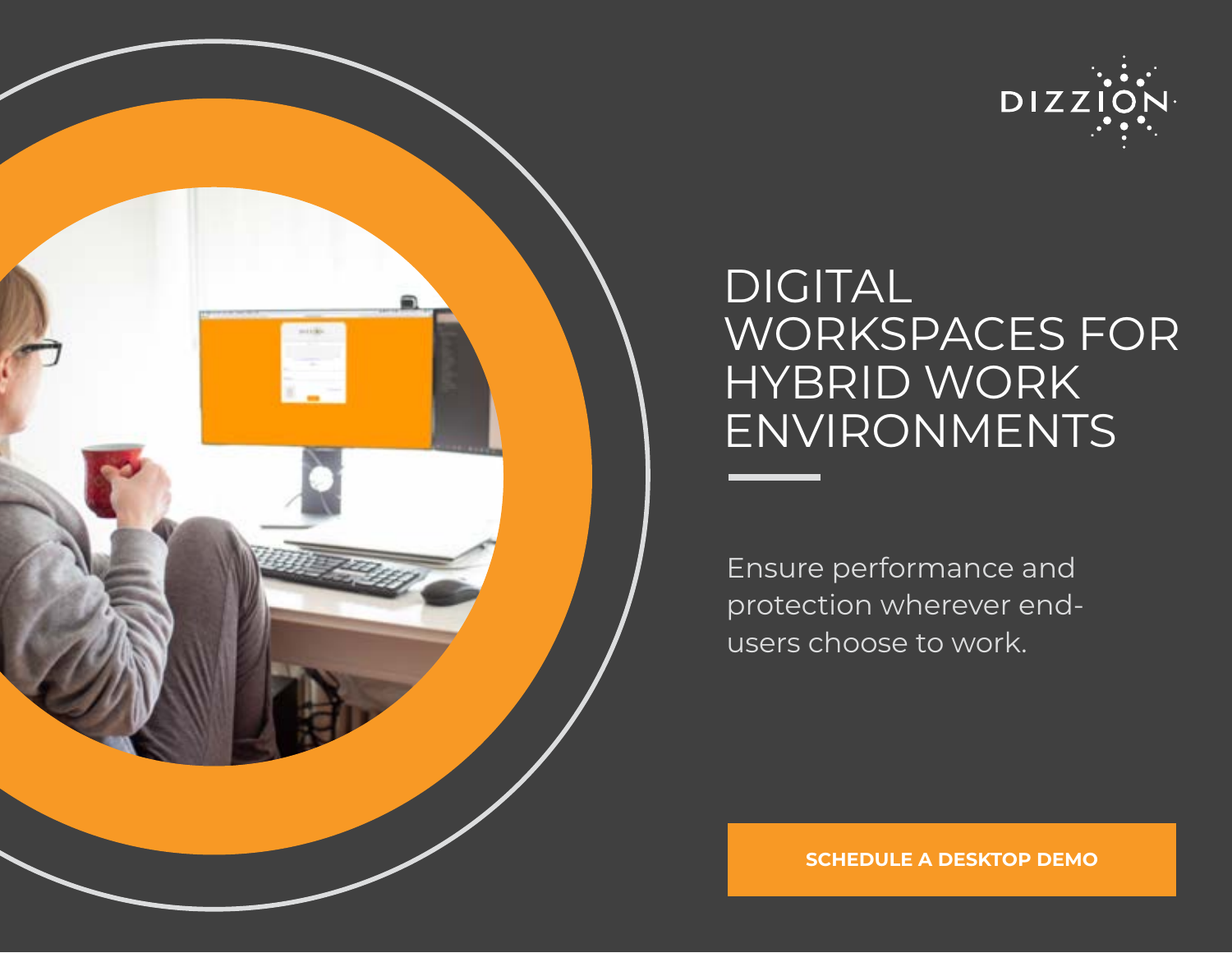## Hybrid work is what most employees want. Optimize it.

#### **66% of business leaders are redesigning workspaces for hybrid-work models.**

How and where end users choose to work in a post-pandemic business world is permanently shifting for many organizations across the globe. How many will change?

Analyst projections vary, ranging from 15% to 35% or more of the active workforce permanently choosing full-time remote work or "hybrid work", where they will go to the office at most a few days per week.

As a result of this transition, organizational leadership, IT departments, risk management, HR and real estate teams are faced with multiple, serious challenges.

#### **Challenges Presented by Hybrid Work.**

- *• Wasted spend / resources* Hybrid work creates duplicate spending, asset waste.
- *• Risky workplace* How do you stay protected with unpredictable, decentralized work environments?
- *• Inconsistent performance* Business success hinges on whether customer and end-user experience stays the same - or better - than pre-hybrid remote work.
- *• Ineffective management* Hybrid work makes people management, team building and culture development difficult.

### Create a foundation that enables end users to work from anywhere, while keeping things business as usual.

#### **Start with Rackspace managed cloud desktops powered by Dizzion.**

The cloud delivery model was built for situations like hybrid work as the resources you require are not tied to a physical location such as a headquarters or regional office. They also scale on-demand.

However, not all clouds are created equal and some require significant human resources / skills to execute according to expectations.

With Rackspace managed cloud desktops, you address hybrid work challenges with a turnkey, secure and high-performance enduser computing solution.

#### **Hybrid Work Challenges - Solved.**

- *• Maximum financial efficiency* same cloud desktop for the office, home or anywhere.
- *• Security / Compliance* managed desktop compliance with our BYOD option keeps you audit-ready at all times.
- *• Consistent performance* Assuming an adequate network connection, login with any device and get desktop performance benchmarked against a new Macbook Pro.
- *• Effective Management* Manage with confidence thanks to real-time insights / analytics. Virtual meetings perform well.



**"A combination of remote work and onsite work will start becoming the norm. Commuting is already tough... and more people will start skipping it entirely so that they can be more productive and flexible. At the same time, others would like to return to their workplaces...As a result, many organizations will start adopting a hybrid model."**



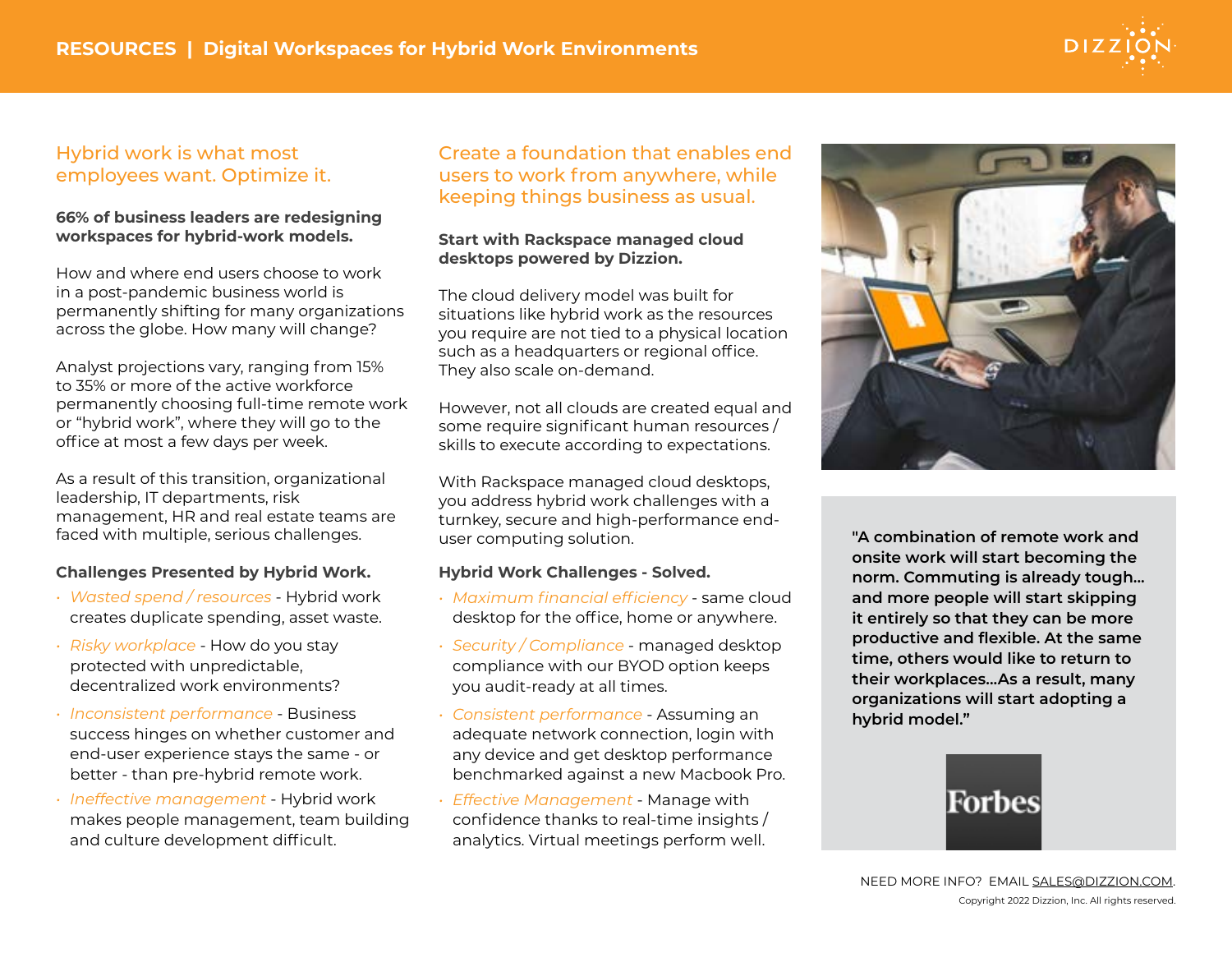

## Quick level set on cloud desktops. What they are. How they work.

#### **Cloud Desktop 101.**

Think streaming movies on Netflix. Login. Pick the movie you want. The content is delivered from the cloud to your screen. DaaS is similar. Instead of needing access to the physical office computer, you can simply login to your cloud desktop using any device and work is delivered from the cloud. Same, or better, user experience as the office.

#### **Work Like Your Office Computer.**

- Click desktop icon/open web browser, login.
- Windows OS launches.
- Get to work: open/create/save/print files.
- Have a video call, access shared drives.

*BELOW: desktop components are delivered from the cloud to wherever end-users are working that day.*

# Cloud desktops: not the same as VDI. Better option for hybrid work.

#### **Virtual Desktop Infrastructure = Legacy.**

Without getting too technical, a primary difference between VDI and Desktop as a Service is the foundation for desktop delivery.

VDI starts with virtualized hardware, usually purchased and managed in-house or by a third-party managed IT services provider. Then desktop virtualization technology, such as VMware Horizon, is added.

DaaS is a cloud-based solution. The hardware is owned, managed and virtualized by the cloud provider and is network-accessible from anywhere. With DaaS, organizations can scale right-sized, on-demand, without having to wait Additionally, CSP's offer global delivery/availability zones closer to end users.

# **BENEFITS OF CLOUD DESKTOPS FOR YOUR ORGANIZATION**







Copyright 2022 Dizzion, Inc. All rights reserved. NEED MORE INFO? EMAIL SALES[@DIZZION.COM.](mailto:SALES%40DIZZION%3ECOM?subject=)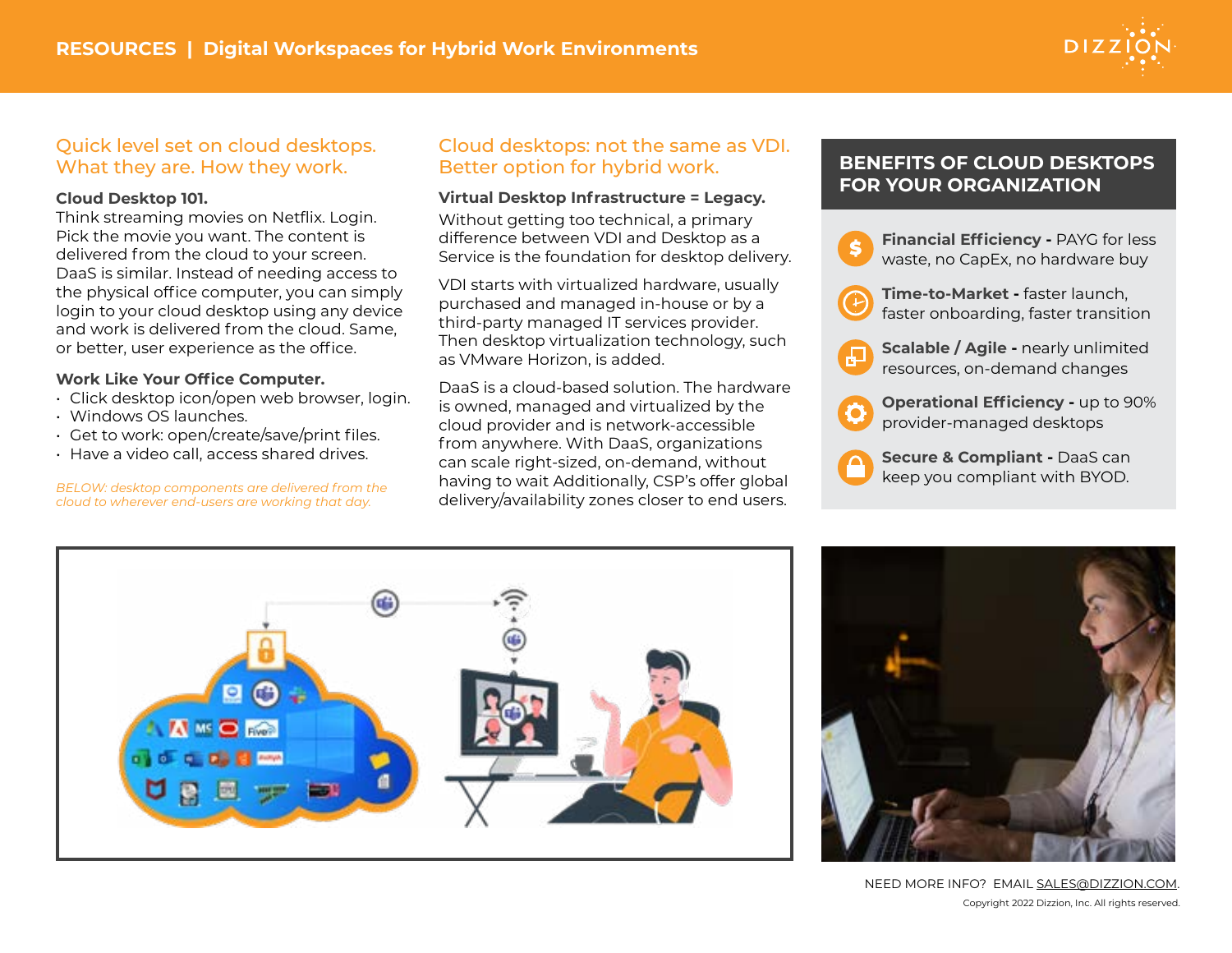

# **Dizzion Digital Workspaces** - More Choices. More Control. Simple Ordering Process.



# **Ready to get started? Email [Sales@Dizzion.com](mailto:Sales%40Dizzion.com?subject=) to go straight to a DaaS expert.**